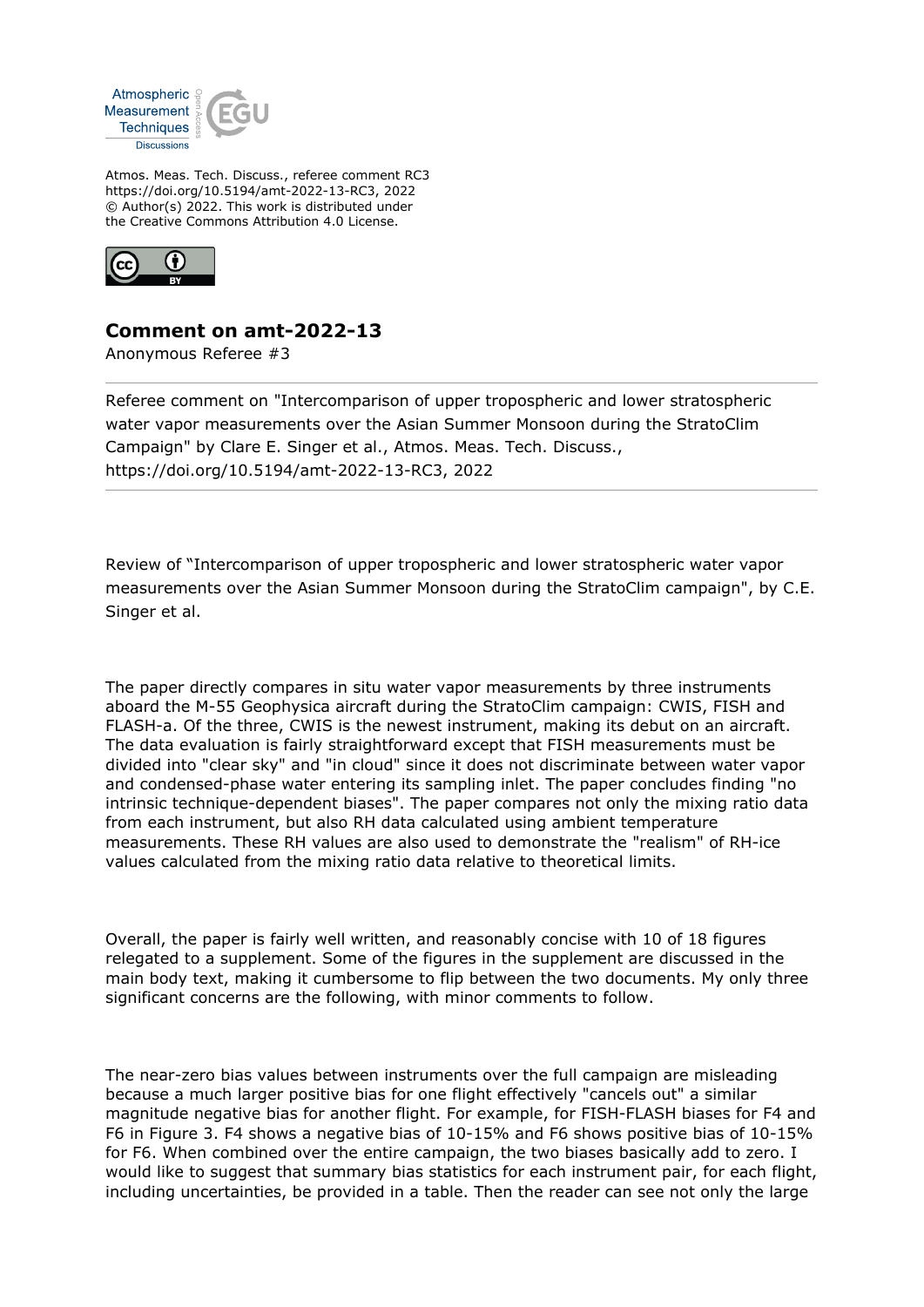biases during specific flights, but also how these biases change in both magnitude and sign from one flight to the next. Yes, this information can be gleaned from Figure 3, but having the statistics readily available in a table will make them much more accessible.

I'm sure others have pointed out that the MLS4.3 data used in the paper have now been replaced by v5 that reduces some of the "wet" biases that had crept into the older v4 retrievals. Although I don't find it essential to replace the MLSv4 data in the paper (e.g., profile statistics in Figure 8), it should be stated that similar profile statistics based on MLSv5 data would generally shift them to lower mixing ratios by 0.2-0.3 ppm. The "dry bias" mentioned in L348 would become even greater, while the "wet bias" (L349) would be reduced by v5. The importance of this MLS data to the comparison with the aircraft instruments would become much greater if some quantitative "coincidence" criteria with the aircraft flights were mentioned. How far apart in time and space were these MLS and Geophysica measurements made?

I am somewhat baffled by the treatment (and lack of use) of the 11 different CFH profiles that were obtained during the campaign. Was the only use of this data to consolidate 11 individual profiles down to one "statistical" (mean  $\pm$  stddev) profile to compare with the aircraft data? Were the individual CFH profiles of little use in comparing to the aircraft data for individual flights? For example, would CFH profiles in coincidence with F4 and F6 help explain why the bias between FISH and FLASH changed sign between the two flights? If there is a good reason why the CFH profiles are used only to create one "statistical" profile it would be beneficial to include such a statement, otherwise the reader is left wondering why the balloon profiles play so little role in the intercomparison.

Minor comments:

Lines 10-11 vs line 12: This confused me when I first read the abstract. Overall mean differences are on the order of 1%, but then "In general, CWIS and FLASH agreed to better that 10% for 92% ...". I thought there was probably a typographical error. However, after reading the paper, I now understand why the overall 1% bias values are so small - the topic of my first significant concern above. I suggest re-working the abstract text describing overall (full campaign) bias statistics to be less misleading, as I think full-campaign statistics are not very meaningful when there are large flight-to-flight differences in the biases.

L10-11: Need to include uncertainty values for mean differences

L13: change "to" to "within"

L15: The detection of "fine-scale spatial structures" depends not only on high precision (not accuracy), but also on instrument response time. This sentence is a bit of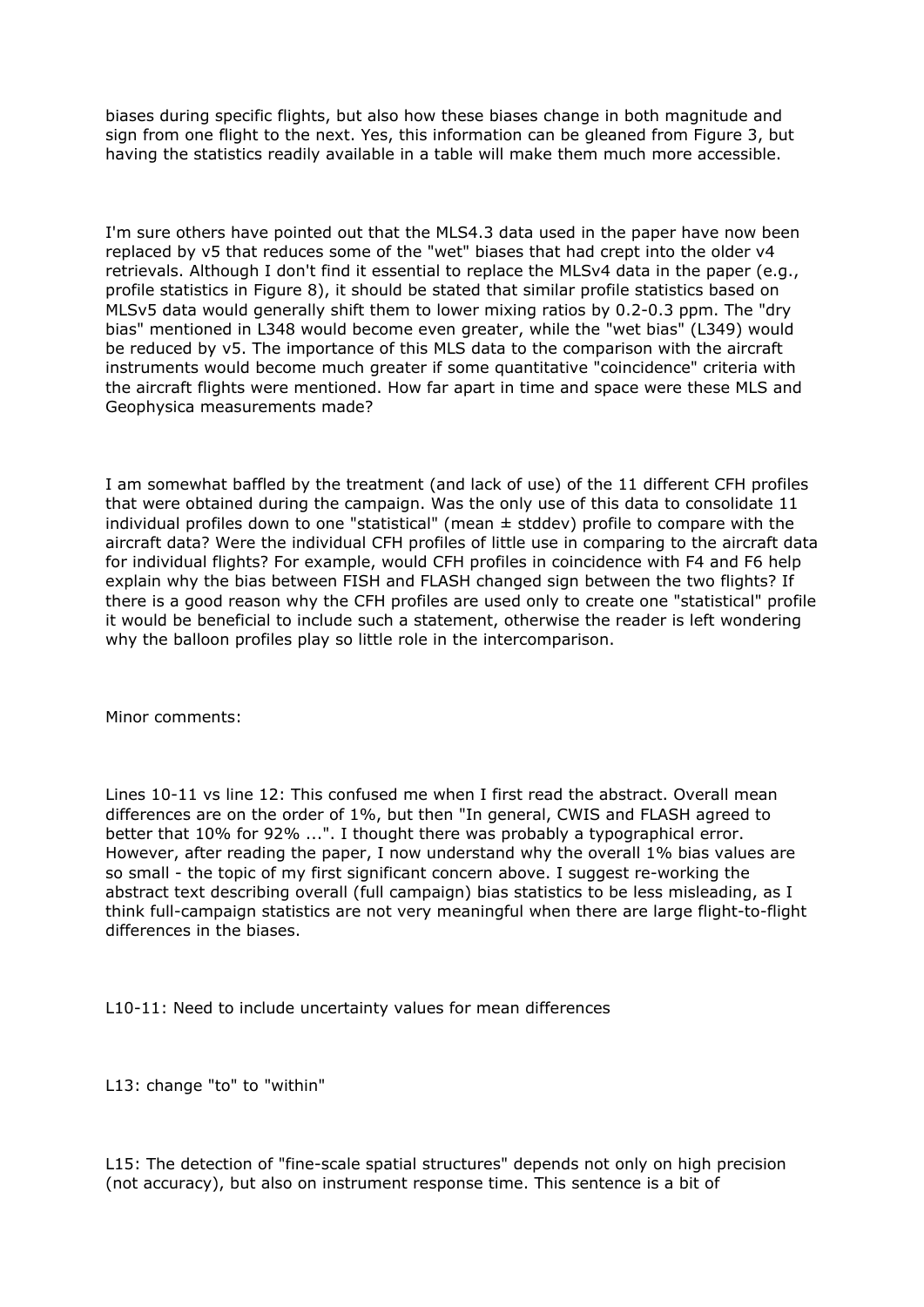"grandstanding" relative to the contents of this paper.

L18: With mixing ratios > 10,000 ppm at Earth's surface, water vapor is not a "trace gas"

L20: "that roughly doubles the anthropogenic warming from carbon dioxide alone" is a very mis-interpretable statement without additional context.

L26: Mole fractions are not "concentrations".

L36: Is water vapor a "pollutant" in Earth's atmosphere?

L42: "low" is such a relative adjective. Most trace gases exist at mixing ratios <5 ppm, some < 5 ppt, so why is 5 ppm considered "low" for water vapor? It is because water vapor can also be found in the atmosphere at >10,000 ppm. Anytime an instrument is carried from the very wet lower troposphere to the UTLS it is challenge to measure the very dry air there. That's why at 5 ppm the water vapor mixing ratio is low.

L46: I would change "Although" for "Because"

L55: NOAA frost point hygrometer is also known as the NOAA FPH.

L64: Voemel and Hall published what can be described as "detailed uncertainty analysis of water vapor measurements by the CFH and FPH, respectively," rather than "an intercomparison"

L74: remove "with" before "within"

L81: Knowing that none of these three instrument directly measures RH, how can RH values provide accuracy information when the RH uncertainties are a combination of the uncertainties of simultaneous WV and T measurements?

L83: the second occurrence of "in situ measurements" can be omitted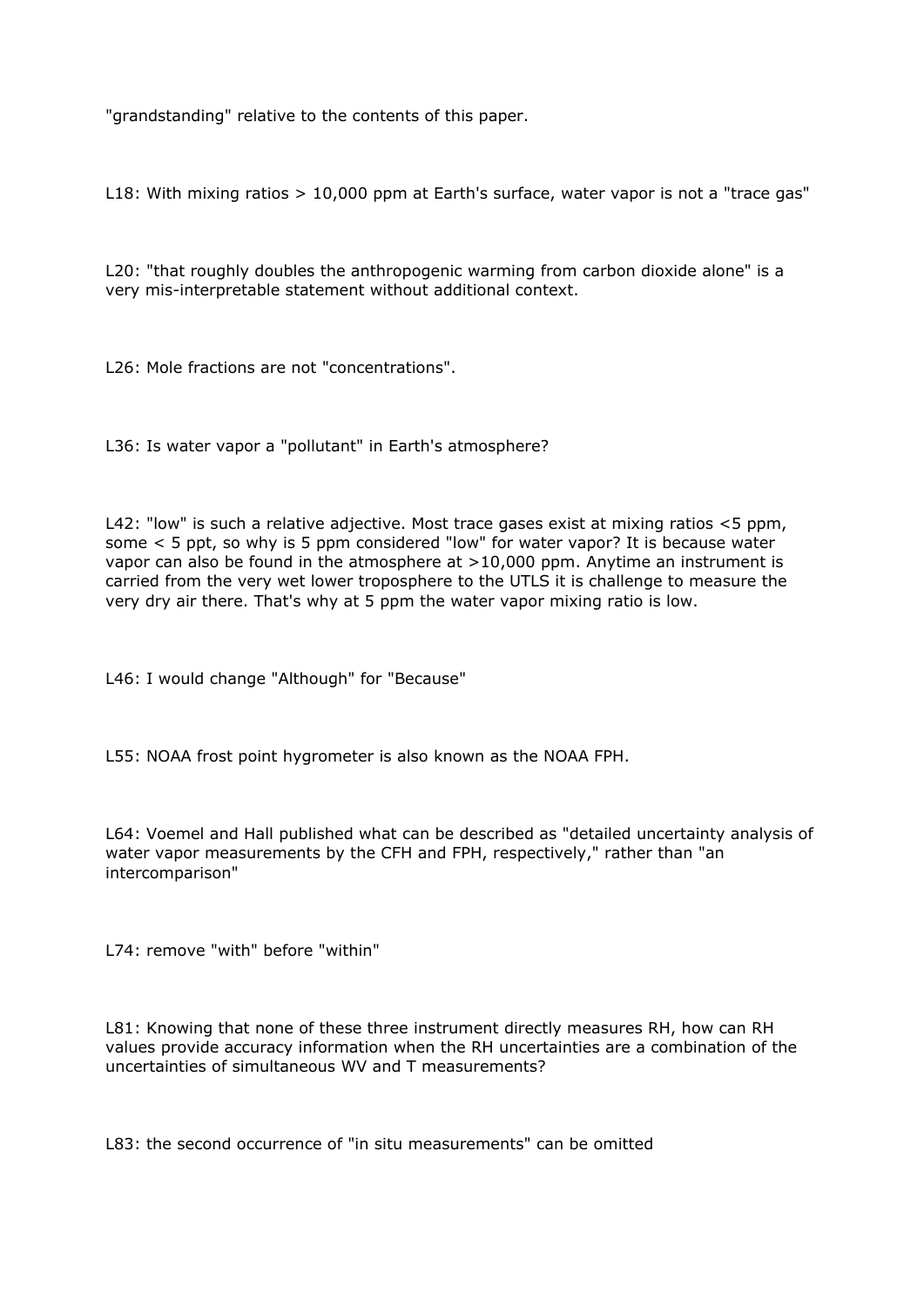L90: There have been previous in situ measurements in the ASM. For example, see https://doi.org/10.1016/j.atmosres.2022.106093

L219: "finite" is extremely vague here. Is the time needed on the order of 10s of seconds? 100s of seconds? Please be more quantitative here.

L236: "of better 1.5%" makes no sense.

Figure 3: This figure intrigues me because there are no tails on both sides of the distributions. Do the normalized PDFs really drop from viewable values to unviewable values in these panels? Why does the y-scale go from  $10^{\text{A}}-3$  to  $10^{\text{A}}-5$  in one increment when all the other increments are a single factor of 10?

L253: These mean differences (and every single one in the paper) should be accompanied by a uncertainty value, most like two standard deviations of the mean.

Figure 4: Yellow is never a good choice for colored markers in Figures. It is difficult to tell where the yellow markers begin and end in this figure. The terminology "heat map" is new to me. What does it mean?

L282: You don't need pressure to calculate RH, only WV partial pressure and ambient temperature.

Figures 6, 7: I understand the purpose of showing values of RH-ice here against the theoretical limit to assess WV measurement accuracy, but with anything but the highest accuracy T measurements used to derive RH values, calculated RH values have uncertainty contributions from the T measurements as well as the WV measurements. If RH-ice slightly exceeds the theoretical limit, is the WV accuracy to blame? or the T accuracy? or both?

What I do not understand is the point-by-point comparison of RH-ice values from the three hygrometers. How does this analysis shed any more (or different) light on the previous comparison of WV mixing ratios? RH values are a derived quantity, while WV mixing ratios are the direct measurements. What does Figure 8 add that Figure 2 hasn't already shown?

L368: This sentence is far too "grandstanding" for what is discussed in this paper. How can the attribution of "good agreement" for the full campaign data, knowing that